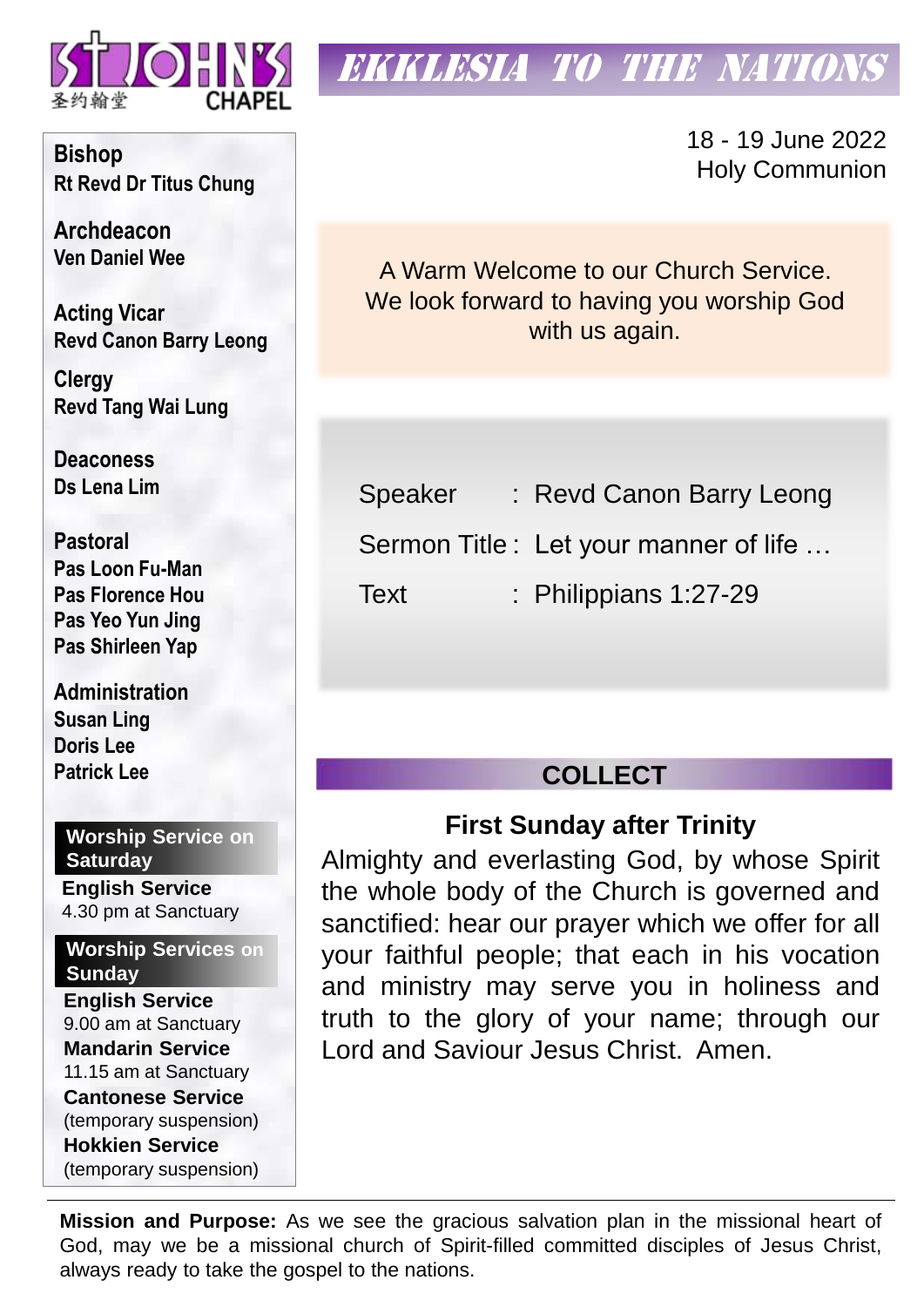# **Serving Holy Communion in St John's Chapel**

In the face of COVID-19, all the more we need God's grace.

As Anglicans, we believe the Eucharist is one such channel of God's grace to strengthen our faith as we remember Christ's one perfect sacrifice and are divinely nourished by His presence with us through the ordinary Sacramental Elements of the Wine and Bread.

Yet, we will not be reckless in keeping the order of the Anglican Church in celebrating the Eucharist or Holy Communion. Our Diocesan Bishop has issued a guideline on how Holy Communion can be celebrated after learning from the best practices of the Anglican Church in the Province of South East Asia even as we safeguard the communicant's health in these special times.

In St John's Chapel, with effect from July 2022, we will celebrate Holy Communion **on the second and fourth Sunday of the month.** We will serve the Elements of the Wine and Bread by intinction. This is how you should receive the Elements of the Wine and Bread.

- 1. Celebrant and Lay Reader sanitise their hands
- 2. Celebrant with Lay Reader serving Holy Communion
	- a. Celebrant takes a wafer and instinct into the chalice
	- b. Celebrant hands the wafer to the communicant who takes it from the dry side as the words are said *"The body and blood of the Lord Jesus Christ keep you unto eternal life"*.
	- c. The communicant takes the Elements, gives thanks and partakes the Elements and moves on

May you encounter the eternal God and be nourished at His table of grace.

## **Intercession**

## **Young Adults**

- 1. Pray for the young adults to know and "remember their Creator in the days of their youth" (Ecclesiastes 12:1), and to discern how God is working in their lives, and in the world today.
- 2. Pray for the young adults to walk by the Spirit day by day (Galatians 5:16), and exercise wisdom in matters big and small — particularly in their work and career, family and relationships, and how they handle money and possessions.
- 3. Pray for the young adults to (re)discover the meaning of church, and be blessed as they participate in the life and fellowship of the SJCp community.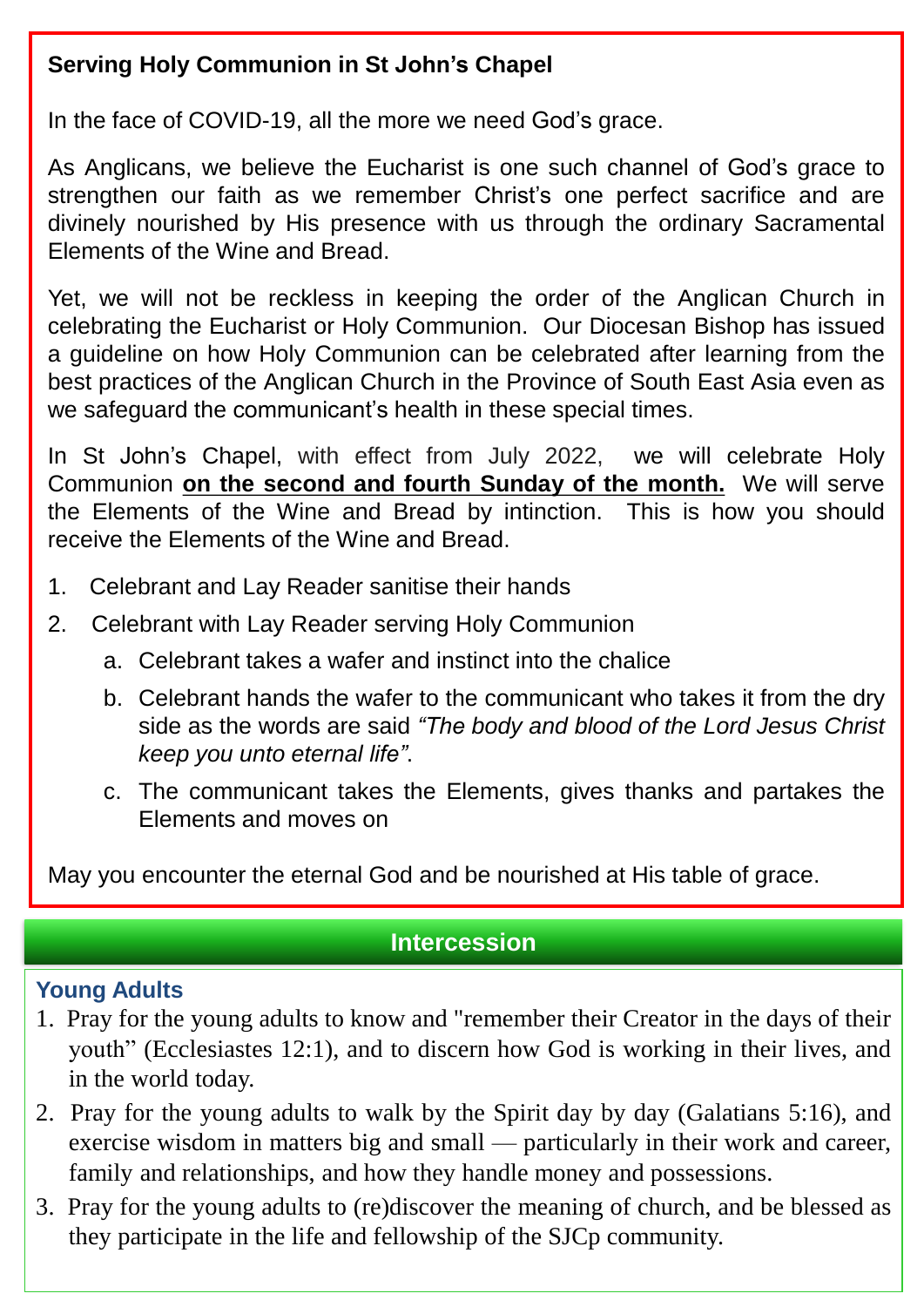**Announcements**

#### **Church Prayer Meeting**

The church prayer meeting will be held in the Sanctuary on **Friday, 24 June 2022, 7.45pm to 9.15pm.** Let's come together as one body to intercede for individuals, families, various ministries in the church, and for Singapore and other nations. Yau Mun Loong will lead us in the prayer, the praise team is CH95 homecell. Staff on-duty is Patrick & Doris.

To facilitate the gate closure and security, the school main gate will be **locked at 8.15pm,** thereafter you may park at Blk 4 Farrer Road and enter via Chapel Gate E.

#### **Confirmation Class**

Confirmation Service is scheduled on **Sunday, 21 August 2022**. We are conducting a Confirmation course for those who were baptised as infants and are now age 14 years old and above, and for adults who have been baptised and yet to be Confirmed. You are much encouraged to attend the course. Details for the course are as follows:

Date / Time : Sundays 23, 31 July, 7, 14 Aug / 11.30 am to 1pm

Venue : School IT Conference Room

Do approach Ps Fu-Man for any enquiries.

#### **Diocesan Certificate of Biblical Studies (DCBS) - Term 3**

Registration for the DCBS Term 3, is open! Course Duration: 7 Jul - 1 Sep 2022, Thursdays, 7:30pm to 9:00pm OT - The Writings I (Psalms, Proverbs, Ecclesiastes, Job) NT - Non-Pauline Epistles (Hebrews - Jude) All lessons will be conducted via Zoom. A course fee of \$10 applies. Visit [sph.org.sg/school-of-biblical-studies](http://sph.org.sg/school-of-biblical-studies) for registration details.

#### **Registration for Primary One in an Anglican School under Phase 2B (for P1 in 2023)**

MOE has announced the dates for Phase 2B of the Primary One registration. Parents will need to complete an online registration, open from 19 July 2022 (Tue), 9 am to 20 July 2022 (Wed) 4.30 pm. Please contact the church office to obtain the Vicar's Endorsement Form (with Cover Letter) which is required for the registration in an Anglican School under Phase 2B. Results of the registration will be announced on Tuesday, 26 July 2022. Visit <https://www.moe.gov.sg/primary/p1-registration> for more information.

#### **Legal Awareness Talk on "Are We Treated Differently In Law As We Age?"**

St Margaret's Ex Students Association is holding a Legal Awareness Talk **"ARE WE TREATED DIFFERENTLY IN LAW AS WE AGE?"** and would like to invite you to join them to find out more about aging and the law.

The Talk will be led by SMESA Member Ruby Lee, Deputy Director of the SMU Yong Pung How Law School, with her team from SMU. Have we wondered if there is any law against ageism? As most of us have elderly relatives and friends, we thought it would be useful to learn what our laws have to say on the subject.

Details relating to the Talk are as follows:

#### Date / Time : **Saturday, 2 July 2022 / 2.30 pm to 4.00 pm**

Venue: SMSS IT Learning Lab, 111 Farrer Road, Singapore 259240.

There will be a time for fellowship with light refreshments after the Talk.